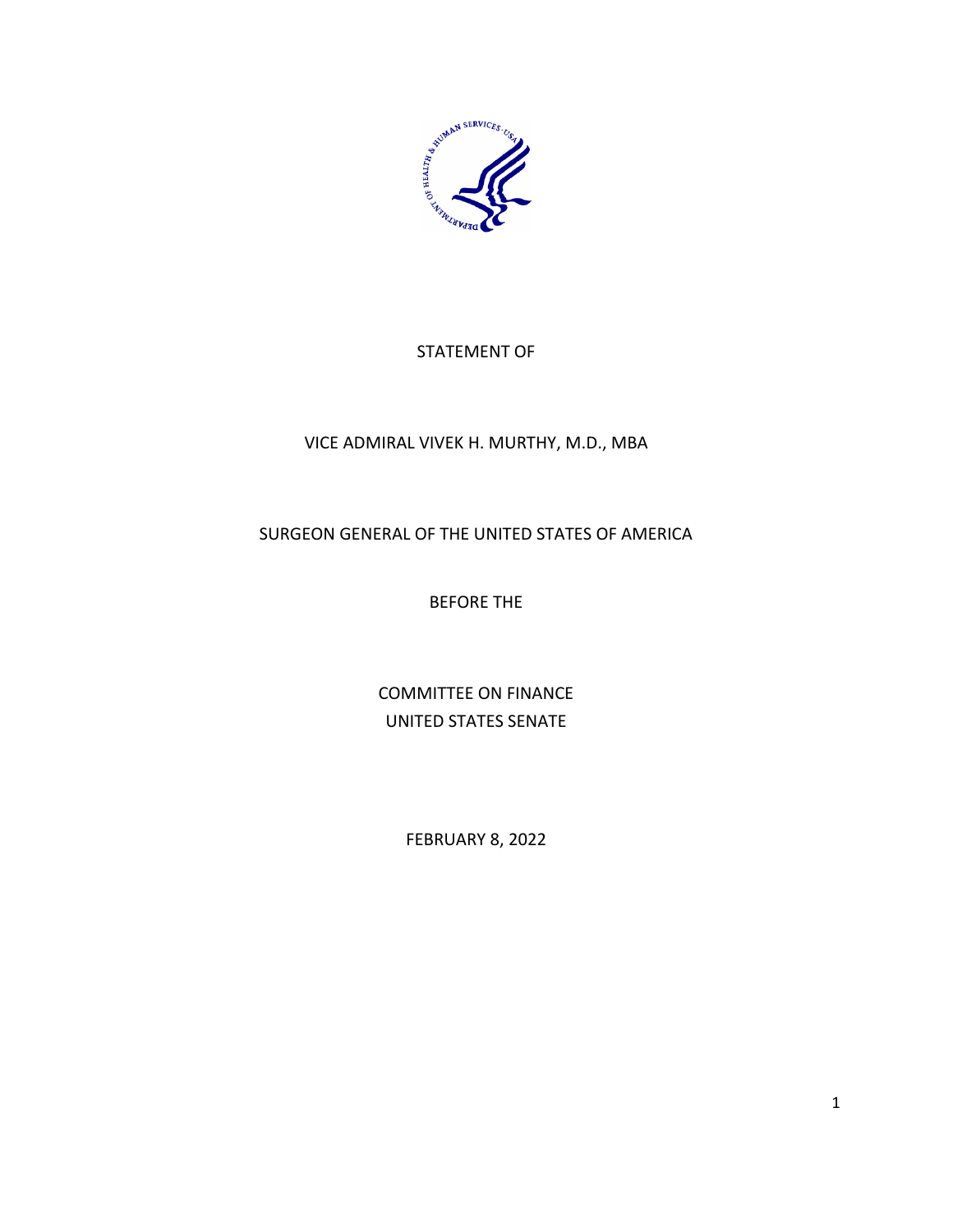### **Senate Finance Committee Opening Remarks**

Chairman Wyden, Ranking Member Crapo, members of the committee – I'm Dr. Vivek Murthy. I have the privilege of speaking to you today as Surgeon General of the United States; as vice admiral in the United States Public Health Service Commissioned Corps; and as the father of two young children, who are four and five. They're the reason I'm grateful for this opportunity to speak with you today.

Over the next few years, both of my children will enter an important stage of their education and development, where they'll learn how to build friendships, deal with problems, and lay the foundation of a personal values system. They and millions of their peers will start down the path to adulthood. Each path will be different. All will be filled with challenges along the way.

It's these challenges that I want to talk about today. I'm deeply concerned, as a parent and as a doctor, that the obstacles this generation of young people face are unprecedented, and uniquely hard to navigate. And the impact that's having on their mental health – their emotional, psychological, and social wellbeing – is devastating.

There are a number of long-standing, preventable factors driving this crisis of loneliness and hopelessness.

The recent ubiquity of technology platforms, especially social media platforms, has had harmful effects on many children. Though undoubtedly a benefit to our lives in important ways, these platforms have also exacerbated feelings of isolation and futility for some youth. They've reduced time for positive in-person activities, pitted kids against each other, reinforced negative behaviors like bullying and exclusion, impeded healthy habits, and undermined the safe and supportive environments kids need to thrive.

This increase in social media use has also contributed to a bombardment of messages that undermine this generation's sense of self-worth – messages that tell our kids with greater frequency and volume than ever before that they're not good looking enough, not popular enough, not smart enough, not rich enough.

Meanwhile, progress on the issues that will determine the world they'll inherit, like economic inequality, climate change, racial injustice, LGBTQ rights, the opioid epidemic, and gun violence, feels too slow. It's undermining their sense of long-term safety, security, and opportunity. It's undercutting the fundamental American promise – their hope in the possibility of a better future.

All of these factors affecting youth mental health were true before the COVID-19 pandemic. The pandemic has further exacerbated the stresses young people already faced, and at worst has pushed many to a breaking point. The last two years have dramatically changed young peoples' experiences at home, at school, and in their communities. It's not just the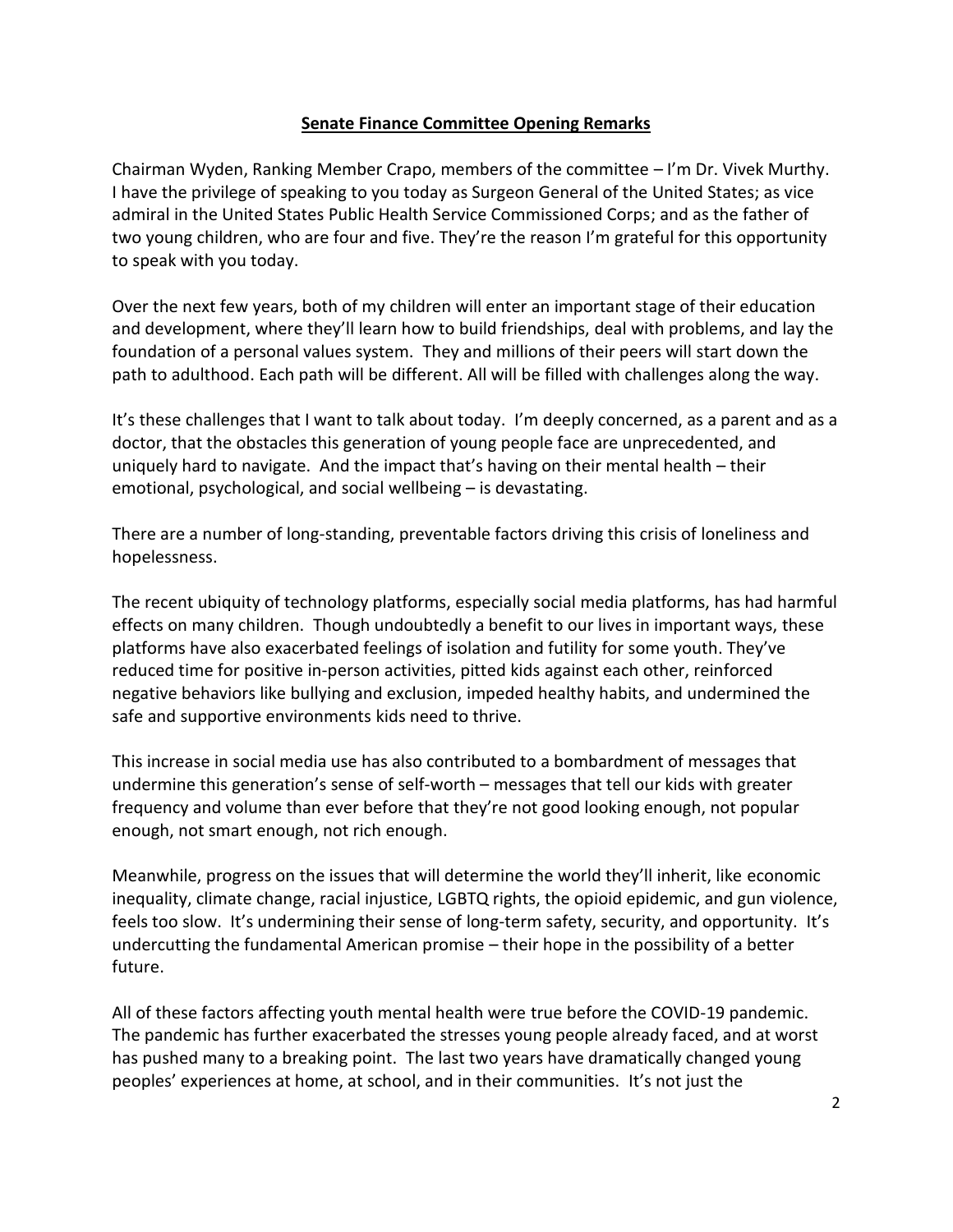unfathomable number of deaths, or the instability caused by increased food insecurity, or the loss of healthcare, social services, or housing. It's also the pervasive uncertainty and the nagging sense of fear. It's the isolation from loved ones, friends, and communities at a moment when human support systems are irreplaceable.

At the heart of our youth mental health crisis is a pervasive stigma that tells young people they should be embarrassed if they are struggling with depression, anxiety, stress, or loneliness. It makes a human condition feel inhuman. And it's a reflection of a broader societal perspective that mental health is, at best, the absence of disease, and at worst, a source of shame to be hidden and ignored. This stigma prevents vulnerable kids from seeking help and receiving the long-term recovery supports they need.

I felt that stigma myself, 35 years ago, growing up in Miami as a kid who didn't look the same as the other kids, whose immigrant parents didn't eat the same food or dress the same way other parents did, who didn't live in the biggest house or get picked up after school in a fancy car. And when that led me to feel persistently lonely, isolated and anxious – when it led me to get bullied and called racial slurs by classmates who constantly told me that I didn't belong, I felt a deep sense of shame. Like it was somehow my fault that I was alone and hurting. Like I had nowhere to go and no one, even my unconditionally loving and supportive family, to turn to for help.

A world of shame and stigma, where children can't get the help they need, is not the world I want for my kids, your kids, and kids across our country. But Senators, we are on the verge of beating back one public health crisis in COVID-19, only to see another grow in its place.

In 2019, the year before the pandemic, 1 in 3 high school students reported persistent feelings of sadness or hopelessness, up 40% from a decade prior; 1 in 6 made a suicide plan, a 44% increase over the same 10-year period. From 2011 to 2015, youth psychiatric visits to emergency departments for depression, anxiety, and behavioral challenges increased by 28%. And between 2007 and 2018, suicide rates among youth ages 10-24 increased by 57% -- a total of 65,026 young people lost.

As devastating as these numbers are, the real tragedy is that we are failing to adequately respond to them. Even before the pandemic, we were not doing enough to provide adequate care and treatment options in every community – and COVID has only made this disparity worse. We are not doing enough as a country to build and maintain a sufficient and diverse mental healthcare workforce. We are not doing enough to integrate the mental healthcare system with the rest of the healthcare system, to say nothing of the millions who still lack adequate and affordable insurance coverage. We are not doing enough to provide sufficient access to remote counseling.

And we are not doing enough to prevent, and not just treat, this crisis. Many mental health challenges first emerge early in life – half of all lifetime mental health issues begin by age 14,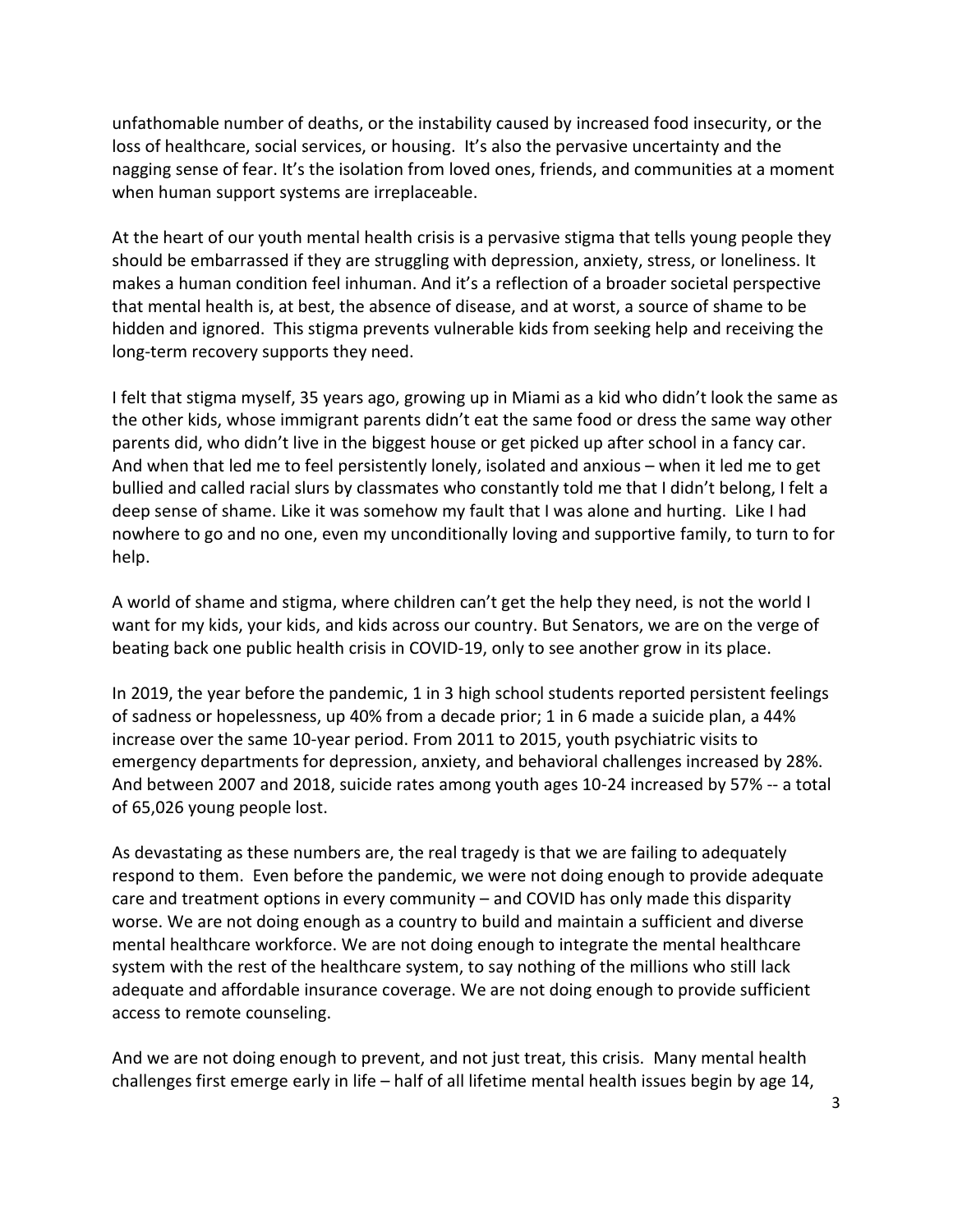and 75% begin by age 24. We are not doing enough to give young people the tools to prevent these challenges during a critical period of development, and the long-term impact is incalculable.

As a result, the average delay between the onset of mental health symptoms and treatment is 11 years – 11 long, isolating, confusing, and painful years.

We have the opportunity and the responsibility to make change happen now. Late last year, I released my Surgeon General's Advisory, which outlines the policy, institutional, and individual changes it will take to reframe how we view, prioritize, treat, and prevent mental health challenges.

Out of the many recommendations in the advisory, I'd like to highlight four today:

First, ensuring that every child has access to high-quality, affordable, and culturally competent mental health care. To do this, we must make sure that children are enrolled in health coverage – far too many children in our country are eligible for coverage under Medicaid and the Children's Health Insurance Program, but aren't enrolled. We need to do better here. We also need to expand our mental health workforce, from clinical psychologists, school counselors, and psychiatrists, to recovery coaches and peer specialists. We have too few providers to meet the growing demand. And we need to make sure care is delivered at the right place and time, whether that's in health care settings like primary care practices, or community-based settings like schools, and whether it's in-person or through telehealth. We know states and school districts are already using funds from the American Rescue Plan Elementary and Secondary Education Emergency Relief Fund to provide more counselors, other mental health providers, and nurses in schools. Those funds are available now to help meet our young peoples' critical mental health needs.

Second, focusing on prevention, by investing in school and community-based programs that gave been shown to improve the mental health and emotional well-being of children at low cost and high benefit. Every dollar we spend on prevention is a dollar we won't have to spend on treatment – in fact, one study estimated that investment in early prevention offered a fourfold return down the line. These programs give kids tools to manage their emotions in healthy ways, build supportive relationships, and get help when they need it. They support families, teaching parents how to recognize challenges as they emerge, find available resources, and offer support and care.

We've seen the extraordinary potential of certain strategies and programs – Project AWARE, Beyond Differences, and Family Check-Up, for example. We need to invest in scaling these programs across the country. And that must go hand-in-hand with continuing to address the systemic economic and social barriers, like safety, housing, food and economic insecurity, that contribute to and create the conditions for poor mental health for young people, families, and caregivers.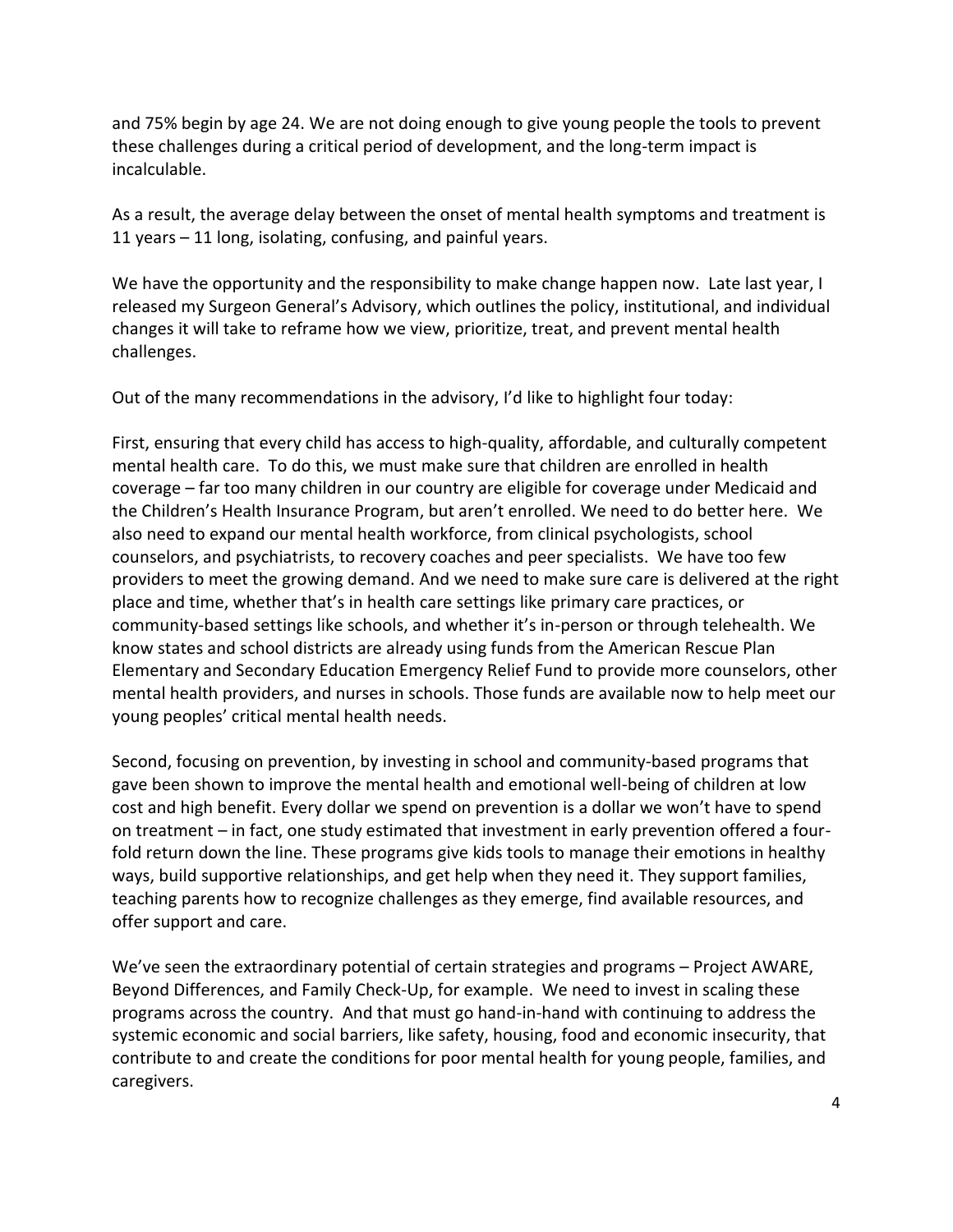Third, we need to better understand the impact that technology and social media has on mental health. At a minimum, if technology companies are going to continue to conduct a massive, national experiment on our kids, then public health experts and the public at large must be the ones to analyze the data, to draw the conclusions, and draft the recommendations – not the companies alone. That's how we give parents and caregivers the ability to make informed choices about their kids' use of technology. We should also act to ensure that these platforms are built to help and not harm the mental health of our youth, and are designed in an age appropriate way, with the health and wellbeing of all users, especially younger users, coming before profit and scale. Other countries, like the UK and Australia, are already taking innovative steps to protect their children, and so should the United States.

The final recommendation concerns individual and community engagement – the role we each have to play in overcoming the stigma associated with seeking help. No child should feel ashamed of their hurt, confusion, or isolation, and no one should feel too ashamed to ask for help.

If we don't keep working towards a culture that normalizes and promotes mental health care, that celebrates and finds hope in stories of people seeking help, getting treatment, and successfully recovering, then the consequences of our inattention and neglect will continue to ripple across generation, class, and geography. It's something we each, as parents, siblings, teachers, friends, and leaders, have the power to start changing today, by choosing to reach out to the kids in our lives, by letting them know that they are not alone in their struggles, and by sharing our own stories.

I look forward to discussing these recommendations and possibilities with you today. Mitigating this crisis is possible, but it will take a bipartisan, all-of-society coalition of young people and their families, schools and healthcare systems, technology and media companies, employers, community organizations, and governments alike. I thank you for recognizing this, and for your shared commitment to action.

Our obligation to act is not just medical – it's moral. It's not only about saving lives. It's about listening to our kids, who are concerned about the state of the world they're set to inherit, and it's about our opportunity to rebuild the world we want to give them. A world that fundamentally refocuses our priorities on people and community, and builds a culture of kindness, inclusion, and respect.

My job as Surgeon General is to help lay the foundation for a healthier nation. That foundation isn't just built by putting warning labels on cigarette packs. It's built by focusing our attention on our nation's most pressing public health concerns, and by fostering connection, community, and resilience. A house where people are isolated; where they feel left behind economically, socially, and professionally; where they feel unsafe; and where they feel like they don't matter, is a house that cannot stand.